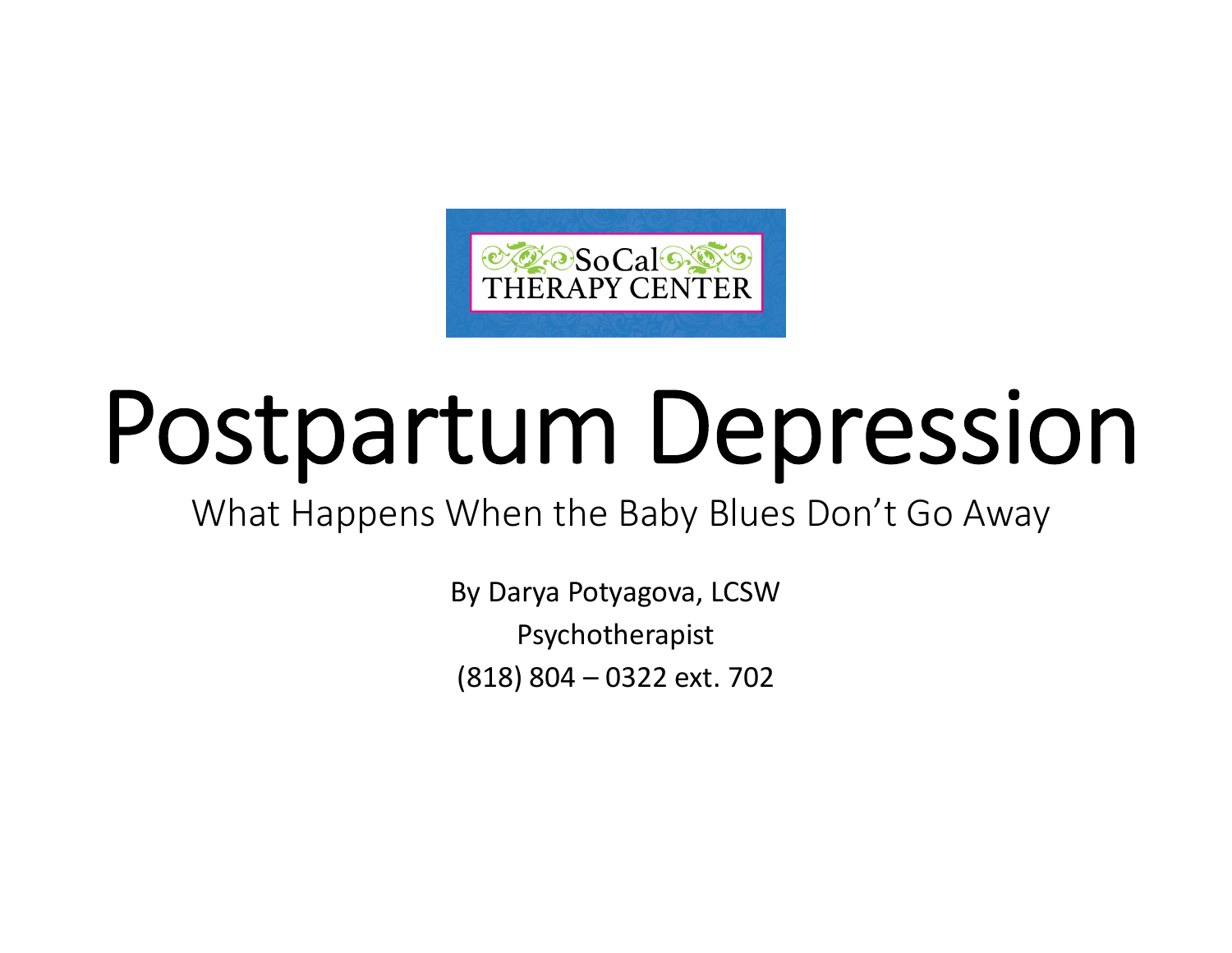

# What is Postpartum Depression?

### Definition

A form of depression suffered by <sup>a</sup> mother following childbirth, typically arising from <sup>a</sup> combination of psychological adjustment to motherhood, hormonal changes, and fatigue.

### Signs and Symptoms

A woman suffering from PPD might experience feelings of sadness, irritability, anger, lack of interest in the baby, guilt, changes in eating and sleeping habits, difficulty concentrating, hopelessness, and sometimes even thoughts of harming the baby or herself.

(Postpartum Support International, 2019 https://www.postpartum.net/)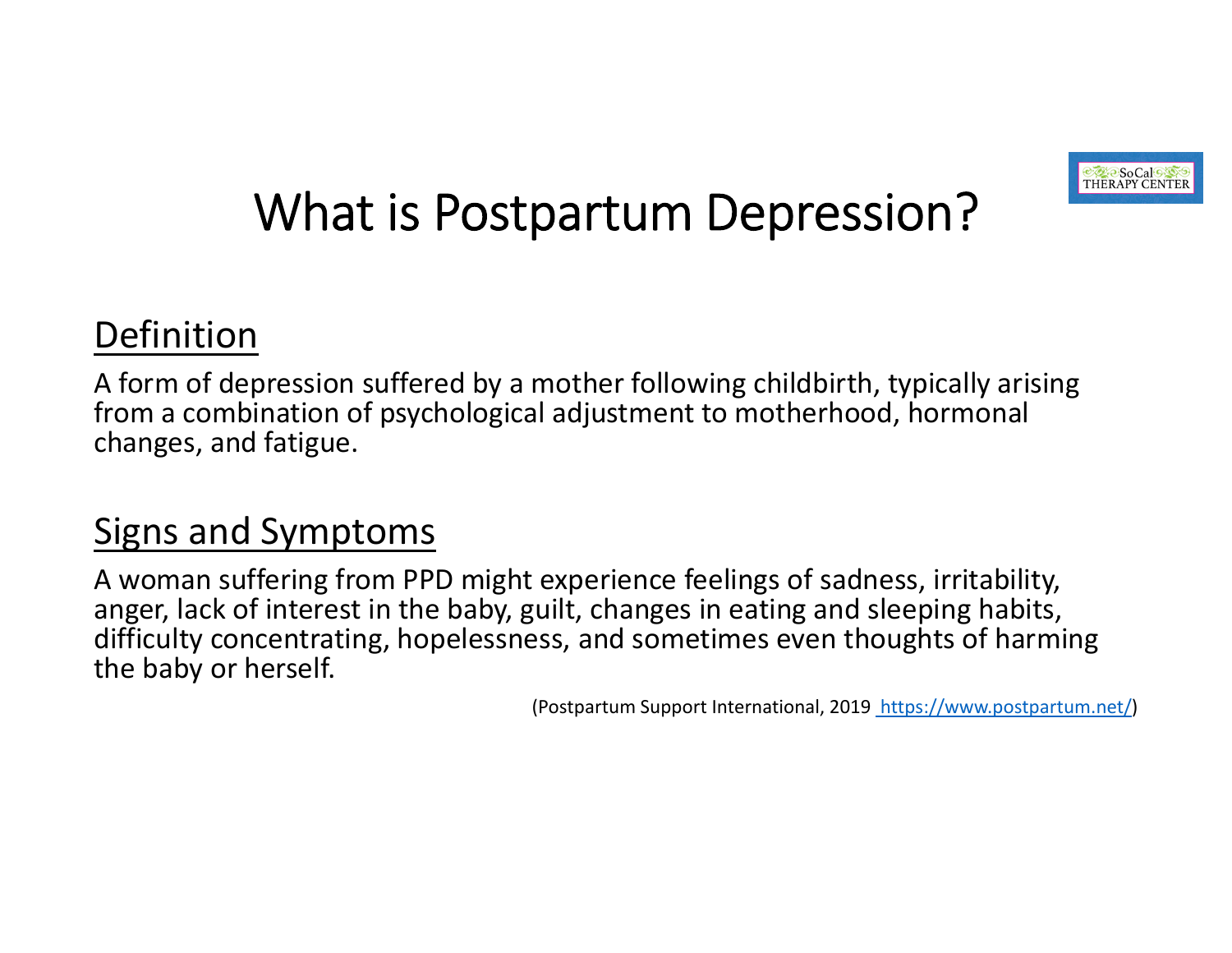

# Baby Blues vs. Postpartum Depression

| <b>Symptoms of the Baby Blues</b> | <b>Symptoms of Postpartum Depression</b> |
|-----------------------------------|------------------------------------------|
| Sudden change in hormones         | Sudden change in hormones                |
| <b>Stress</b>                     | <b>Stress</b>                            |
| <b>Isolation</b>                  | <b>Isolation</b>                         |
| Sleep deprivation                 | Sleep deprivation                        |
| <b>Irritability</b>               | <b>Irritability</b>                      |
| Affects up to 80% of mothers      | Affects about 15% of women               |
| Lasts up to two weeks             | Can last for years if untreated          |
|                                   | Lack of interest in the baby             |
|                                   | Trouble bonding with the baby            |
|                                   | <b>Hopelessness</b>                      |
|                                   | Thoughts of harming self and the baby    |
|                                   | Feeling of guilt, sadness, and anger     |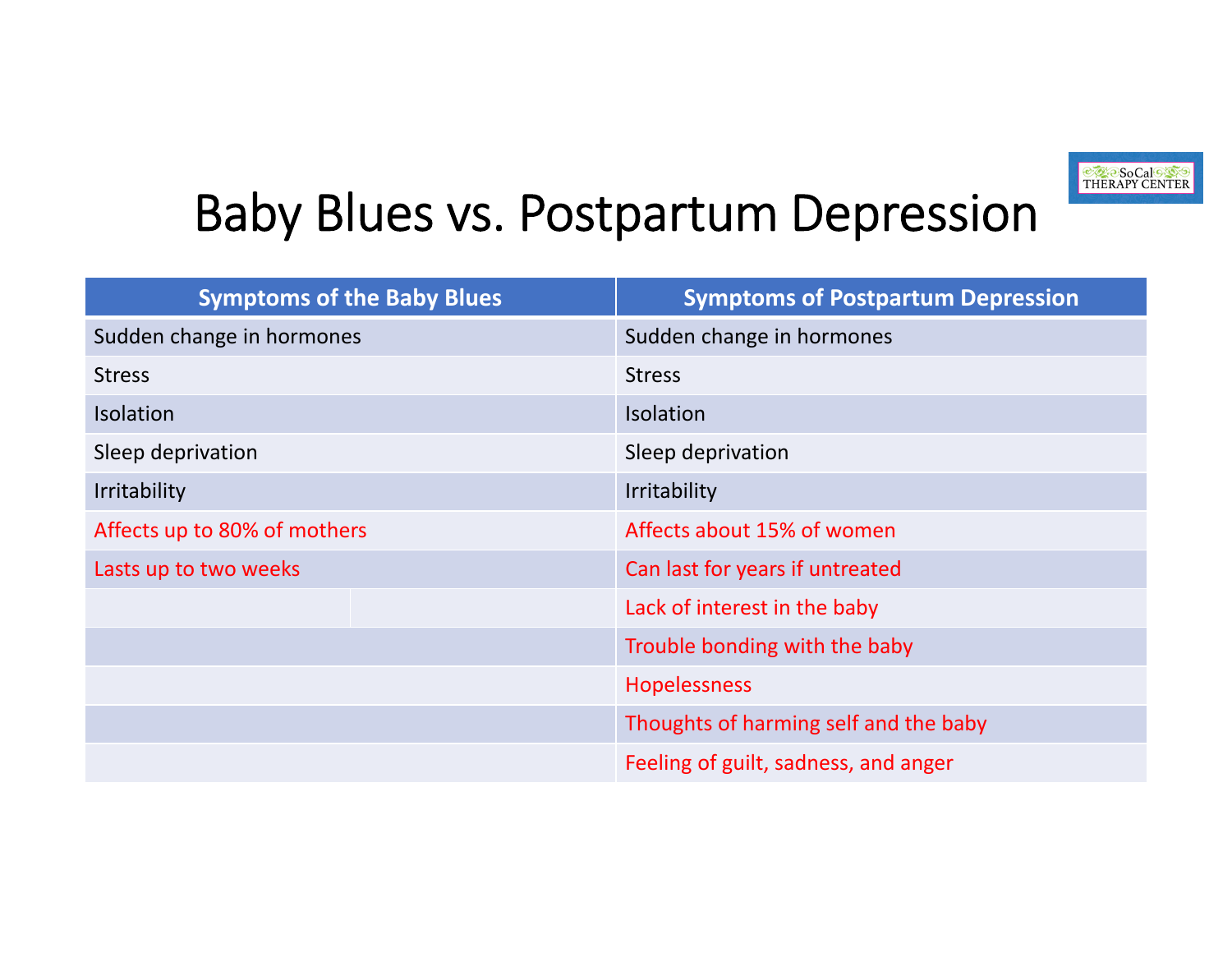

# Scope and Severity

- PPD has been reported in as low as 8% to as high as 23% of women nationally.
- The highest risk time frame for the onset of PPD is within the first 3 months after childbirth.

(Andrews‐Fike C. (1999). A Review of Postpartum Depression. *Primary care companion to the Journal of clinical psychiatry*, *1*(1), 9–14. doi:10.4088/pcc.v01n0103)

- Without proper treatment, PPD may persist for years after childbirth.
- The severity of PPD may not only affect the mother's health, but can also interfere with her ability to connect with and care for her baby.
- Untreated PPD in mother may cause disruptions in baby's sleep, eating habits, and overall behavior.

(Postpartum Depression Facts. (n.d.). Retrieved from https://www.nimh.nih.gov/health/publications/postpartum‐depression‐ facts/index.shtml#pub9.)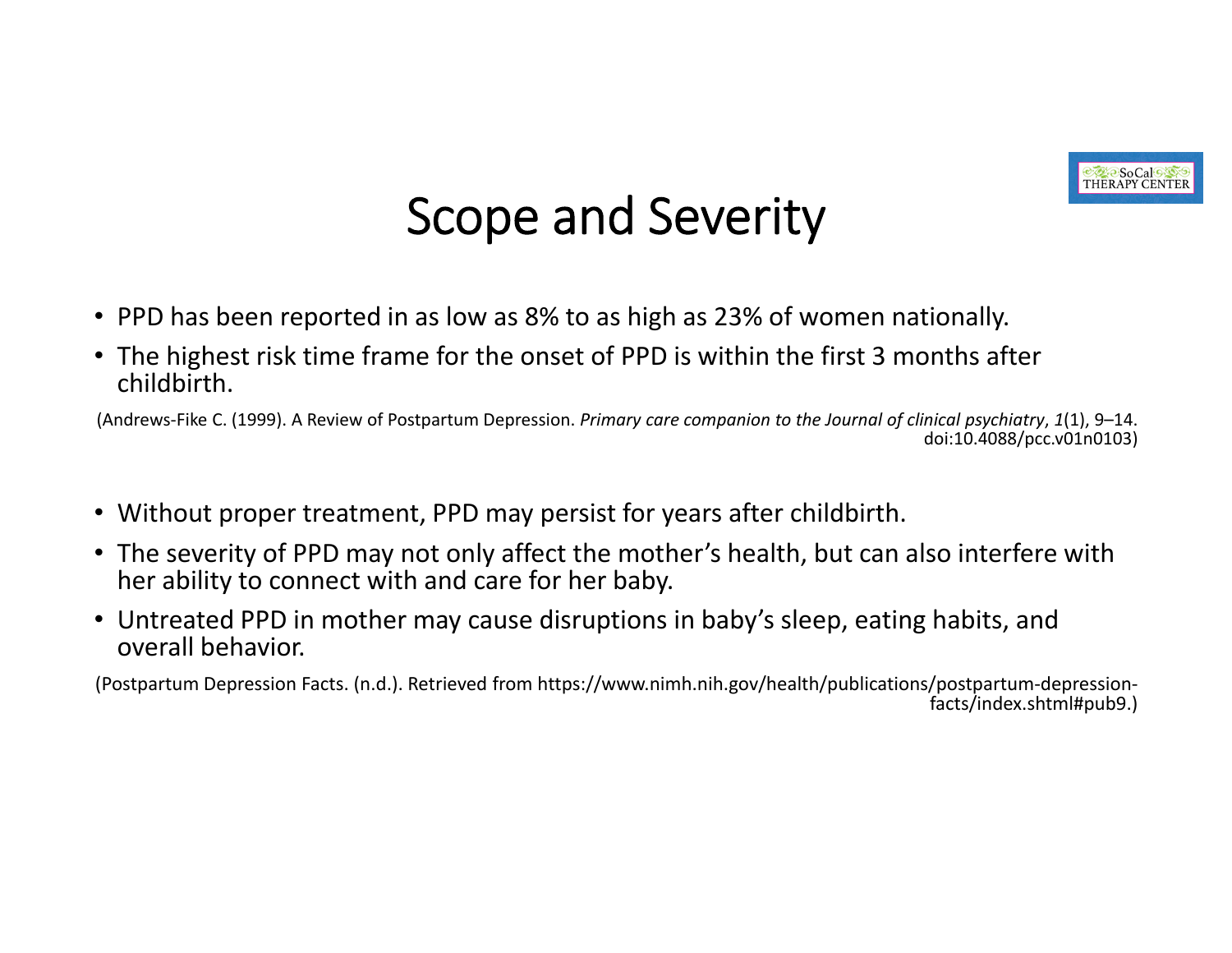

*ColeSoCal* THERAPY CENT

### Debunking the Stigma of Postpartum Depression

#### • **"You just have the Baby Blues. You need to bounce back so you can be <sup>a</sup> good mom."**

Up to 80% of women experience Baby Blues right after childbirth. The majority of new moms will recover just after <sup>a</sup> few days without any treatment. Symptoms of PPD are much more severe, and will persist without proper treatment, however, are in no way <sup>a</sup> reflection on <sup>a</sup> woman's ability to be <sup>a</sup> good mother.

#### •**"If you've had thoughts about hurting your baby, you're definitely going to do something terrible."**

The media is responsible for terrifying mothers about stories of women "snapping" after<br>childbirth, and doing unspeakable things to their children, and that is falsely labeled as Postpartum Depression. In all actuality, those women are suffering from a rare condition<br>called Postpartum Psychosis, and affects less than 0.1% of new moms. Postpartum Psychosis is a condition where the mother loses touch with reality, and should always be treated as a medical emergency.

**(**<sup>5</sup> myths about postpartum depression & anxiety, debunked. (n.d.). Retrieved from http://postpartum.org/services/for‐ moms/5‐myths‐about‐postpartum‐depression‐anxiety‐debunked/.)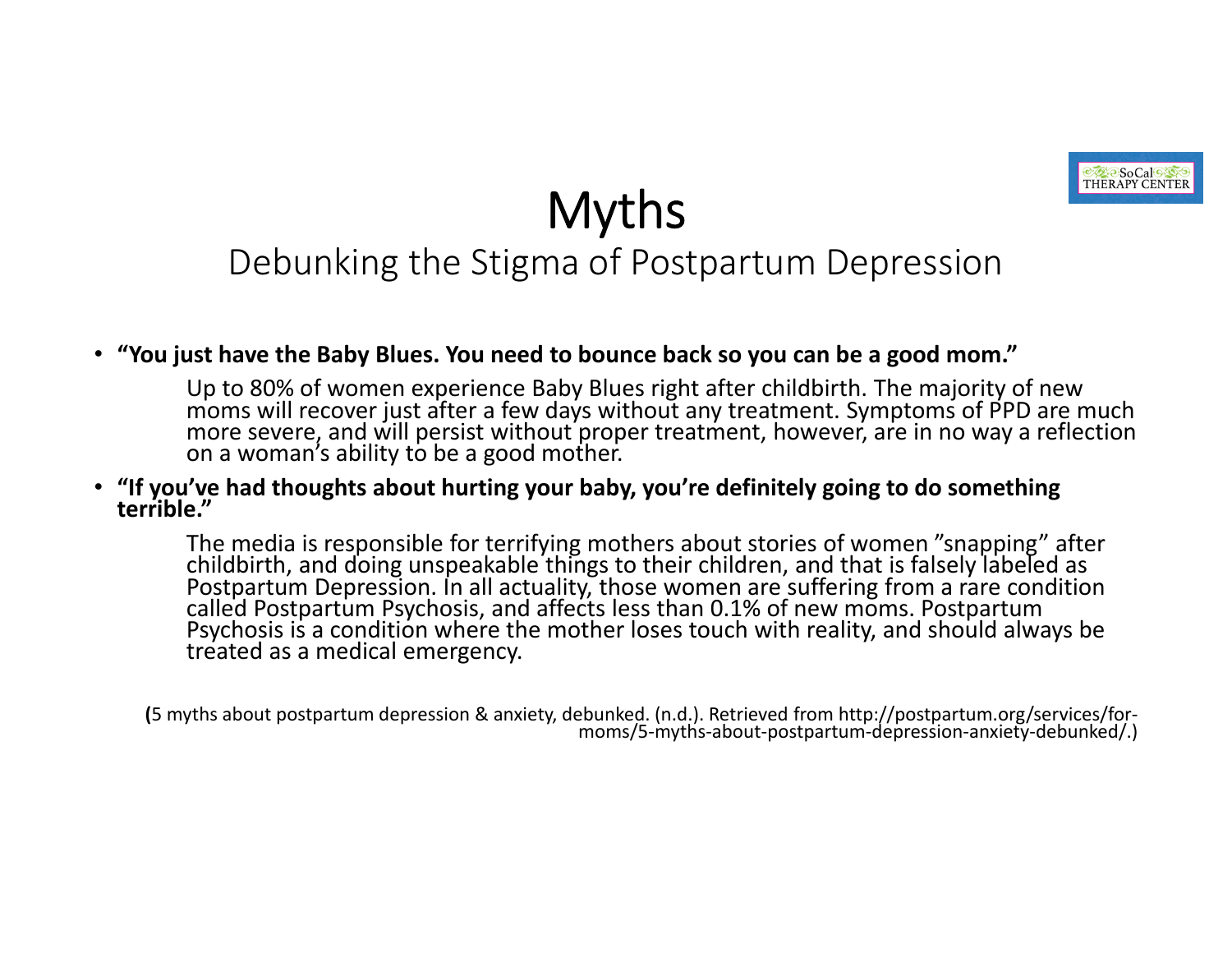

### Myths Debunking Continued

• "I have had thoughts about hurting my baby, does that mean that I'm going to do something<br>terrible?"

Being afraid is <sup>a</sup> natural process of motherhood, especially those women who are first time moms. In fact, one of the more common symptoms of PPD is having intrusive thoughts<br>about harming the baby whether it's on purpose or accidental, and likely to result from about harming the baby whether it's on purpose or accidental, and likely to result from the<br>stressfulness and exhaustion of caring for a newborn. You WON'T hurt your baby!

#### •**"Postpartum Depression only targets the less fortunate women, and it's completely their fault."**

PPD does NOT discriminate! While there are certain factors that put some women at a PPD does NOT discriminate! While there are certain factors that put some women at a<br>higher risk for developing Postpartum Depression, the truth is that women from all walks<br>of life can fall victim to it, and NO it is NOT t

#### • **"Will I feel this way for the rest of my life?"**

The sun will shine again, mama bear! Some women recover sooner than others, but the great news is that with the proper support and skills, recovery IS possible.

**(**<sup>5</sup> myths about postpartum depression & anxiety, debunked. (n.d.). Retrieved from http://postpartum.org/services/for‐ moms/5‐myths‐about‐postpartum‐depression‐anxiety‐debunked/.)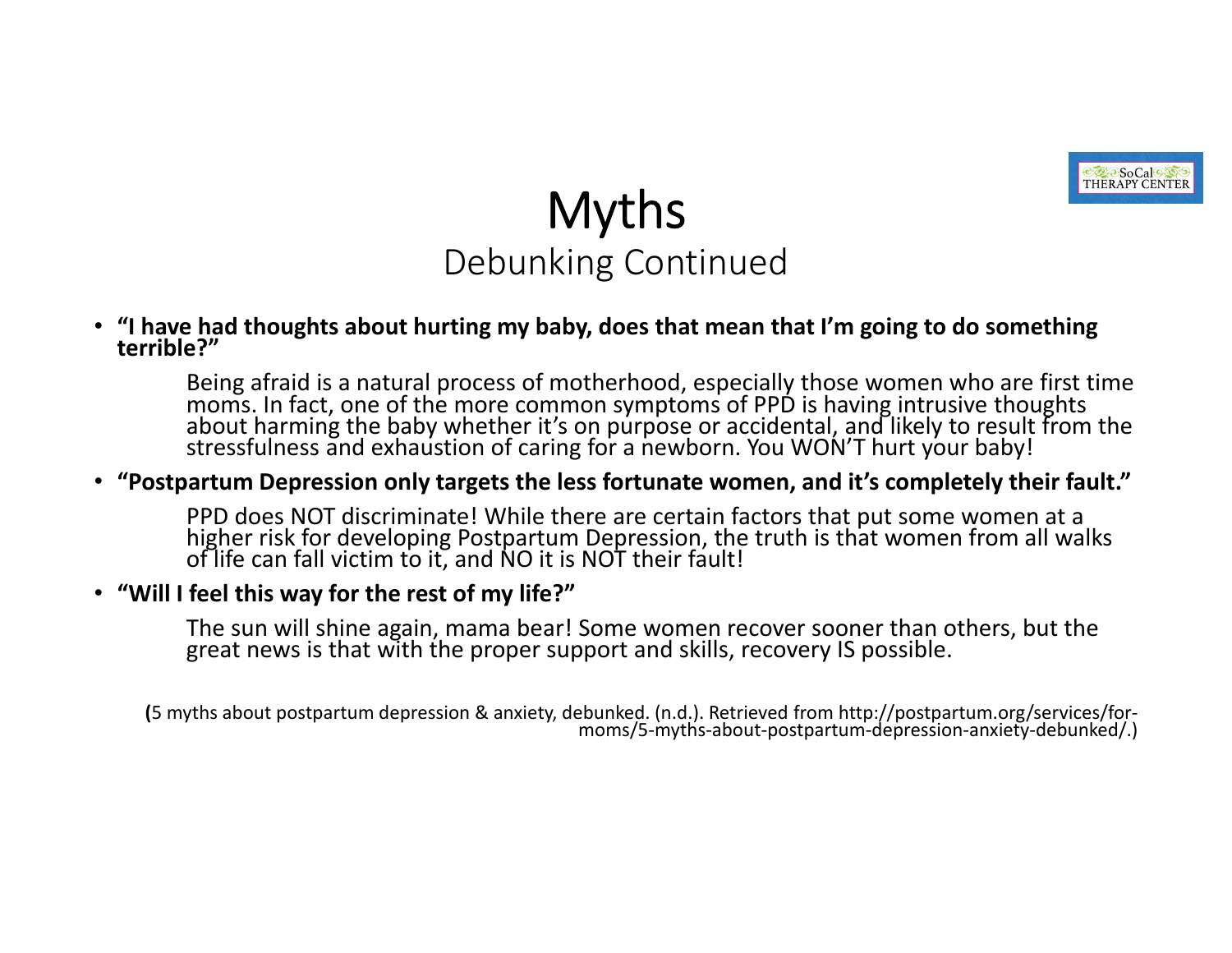

# How is PPD Diagnosed?

"I think I might have Postpartum Depression, but I'm not sure."

- An official diagnosis of Postpartum Depression can only be determined by <sup>a</sup> Healthcare Professional, however, below are some symptoms women should look out for and consider contacting their doctor about:
	- $\triangleright$  Feelings of Baby Blues persist for longer than two weeks.
	- $\triangleright$  Symptoms of depression begin one year after delivery, and last for more than two weeks.
	- $\triangleright$  Depressive symptoms become more intense and debilitating.
	- $\triangleright$  It is difficult to work, and get things done at home.
	- $\triangleright$  Finding it difficult to care for the baby and for yourself.
	- $\triangleright$  Having thoughts of hurting yourself and your baby.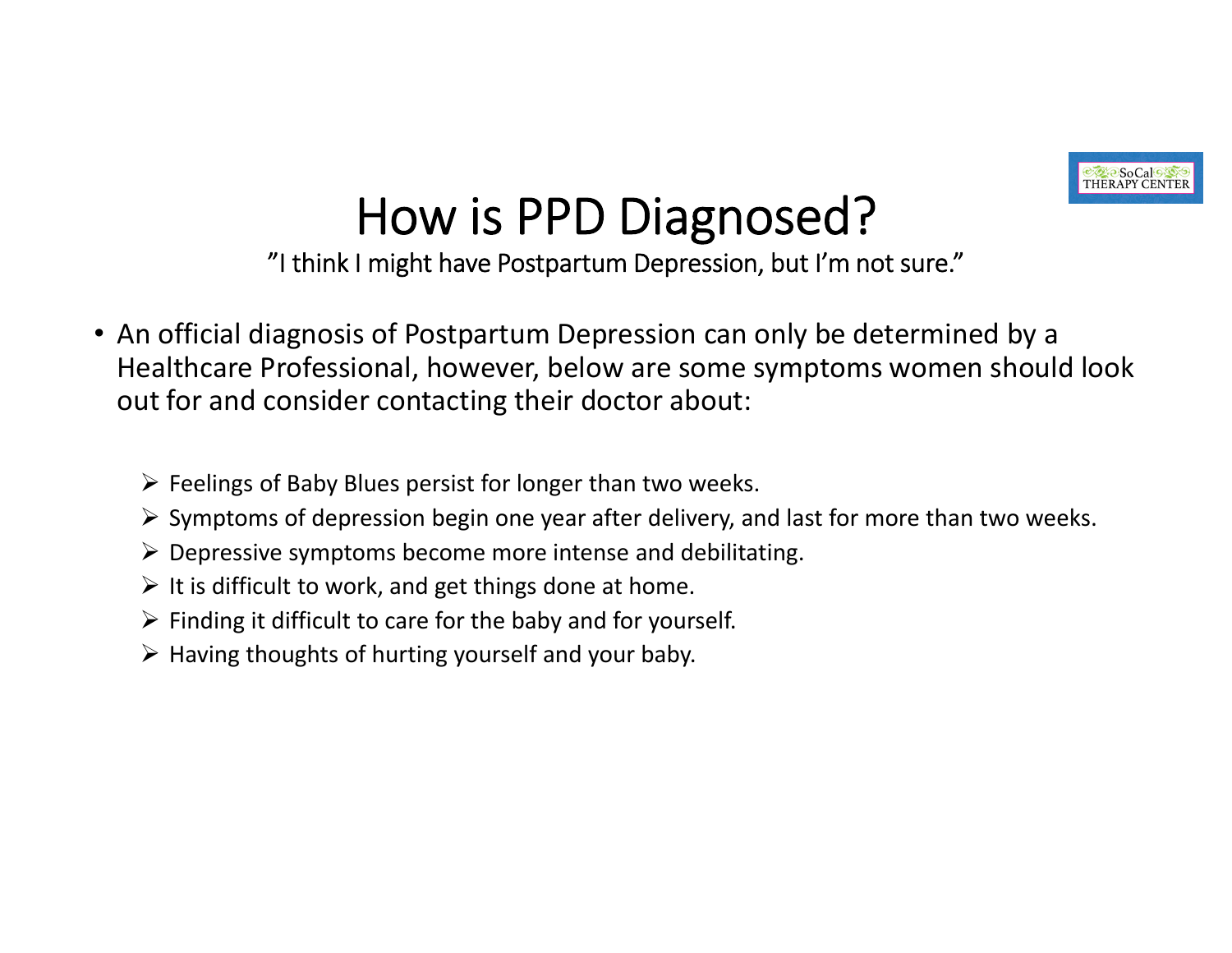

# Risks Factors

When this form of depression is present, it does not mean that the women affected are to blame. There are, however, some warning signs to be aware of, that may put women at <sup>a</sup> higher risk of developing Antepartum and Postpartum Depression. The table below reflects these factors.

| History of Depression, Anxiety,<br>Antepartum Depression, or Postpartum<br>Depression. | Complications in pregnancy, childbirth, or<br>breastfeeding.         |
|----------------------------------------------------------------------------------------|----------------------------------------------------------------------|
| Premenstrual Dysphoric Disorder (PMDD)<br>or PSM)                                      | Mothers who infants are in Neonatal<br>Intensive Care (NICU).        |
| Inadequate support for mother and baby                                                 | Major recent life event.                                             |
| <b>Financial Stress</b>                                                                | Mothers who have gone through<br>infertility treatments.             |
| <b>Marital Stress</b>                                                                  | Women with a thyroid imbalance.                                      |
| Mother of multiple babies (ie. Twins,<br>triplets etc.)                                | Women with any form of Diabetes (Type<br>1, Type 2, or Gestational). |

(Postpartum Support International, 2019 https://www.postpartum.net/)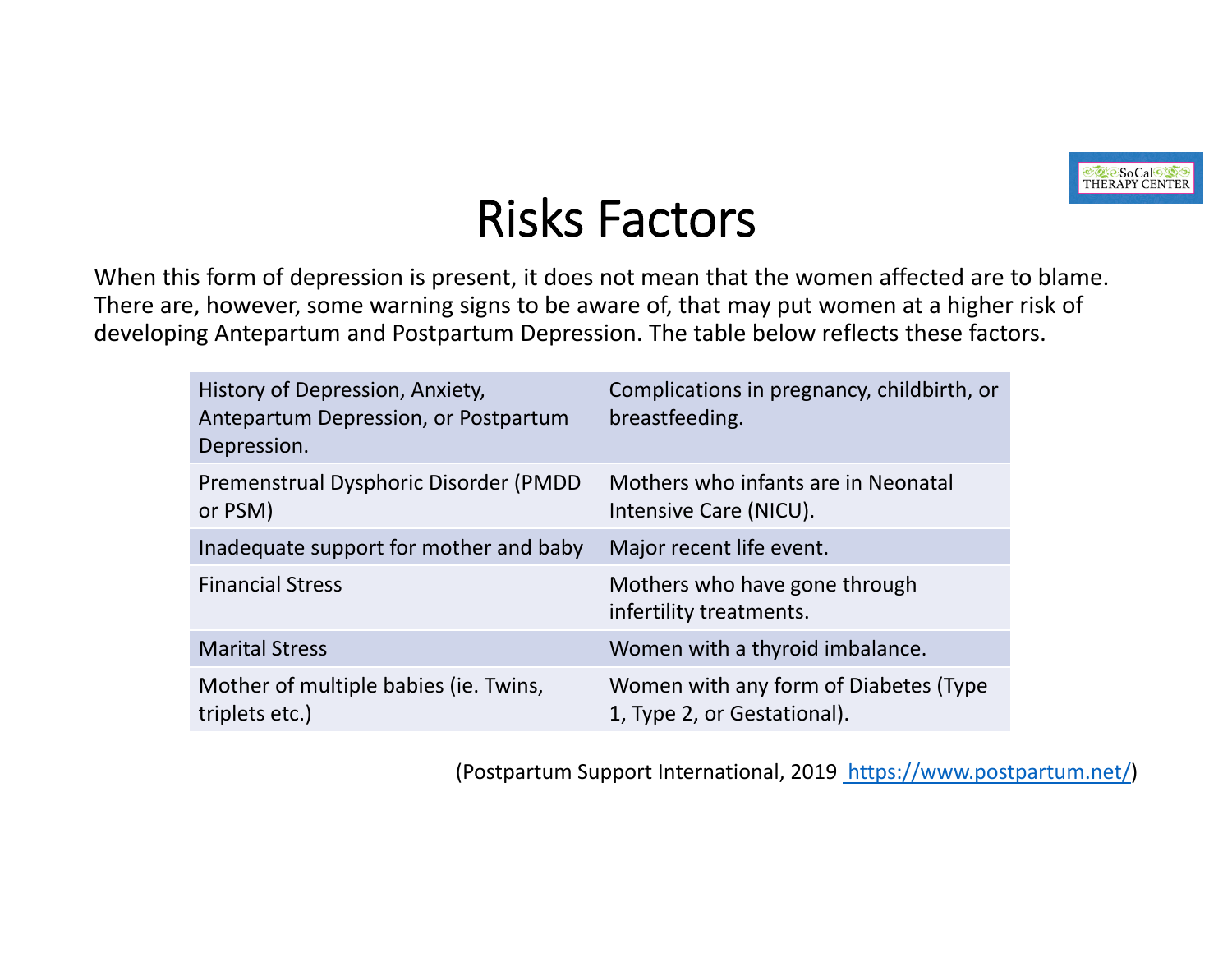

# How is Postpartum Depression Treated? "Help is out there and you will be happy again!"

#### **Psychotherapy**

Most women avoid going to therapy for PPD in fear of being judged, feelings of shame and guilt for being<br>told that thev shouldn't feel the way that thev feel. Being told that they're "faking it." that they have told that they shouldn't feel the way that they feel. Being told that they're "faking it," that they have<br>"nothing to be upset about," that they "should be happy." The truth is that just because a woman is<br>suffering from P

#### **Medication**

Depending on the severity of PPD, some doctors may prescribe medication in conjunction with<br>Psychotherapy. The type of medication is usually a form of antidepressant. In some cases, a medication d Brexanolone may be prescribed, however, needs to be administered by a doctor or nurse through an IV for two and <sup>a</sup> half hours. Esketamine is also another alternative medication that is administered as <sup>a</sup> nasal spray in a doctor's office or a clinic. It is important to always ask the doctor about side effects,<br>especially if pregnant or breastfeeding.

(Postpartum depression. (2019, May 14). Retrieved from https://www.womenshealth.gov/mental‐health/mental‐health‐ conditions/postpartum‐depression.)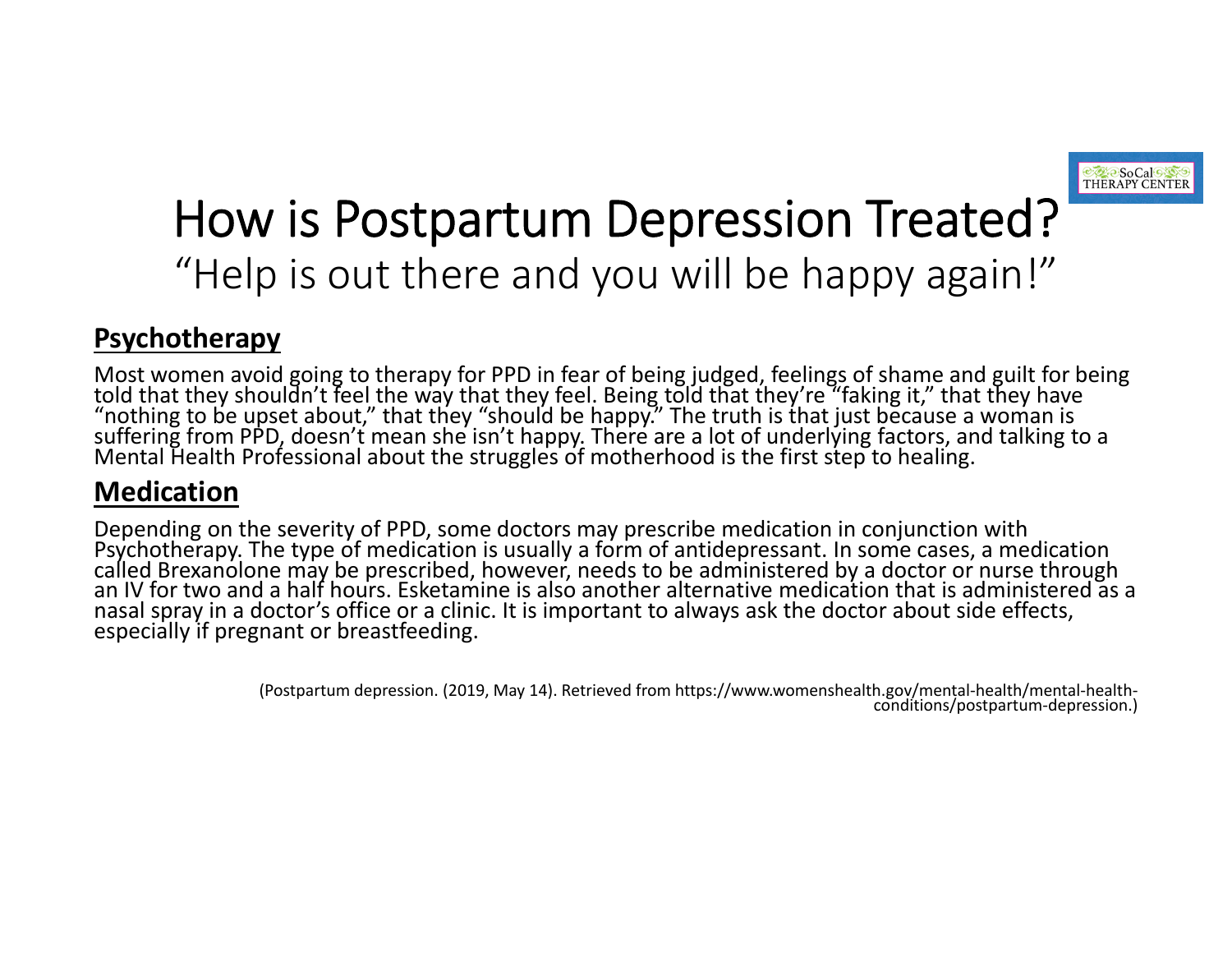

# Why is PPD Treatment Crucial?

"You are not alone. It's okay to ask for help."

Sometimes it feels as if no one understands, and feeling like <sup>a</sup> bad mother can make the symptoms feel so much worse. Considering the negative stigma behind Postpartum Depression, reaching out for help can seem impossible. Those feelings are valid, and so important to address. Untreated PPD can affect <sup>a</sup> woman's ability to parent, along with:

- Constant, fluctuating mood swings.
- Lack of energy.
- Having <sup>a</sup> difficult time focusing on baby's needs as well as mother's needs.
- Not being able to care for the baby.
- Higher risk of attempting suicide.

Women suffering from PPD are worthy of getting the help they need and deserve in order to be able to experience the true joyfulness of motherhood, but getting to that place of asking can be so hard, especially with the amount of pressure being put on mother's to "bounce back," and "get over it," and "be happy." Mothers ARE human, and NEED just as much tender love and care as the bundles of joy they bring into this world.

(Postpartum depression. (2019, May 14). Retrieved from https://www.womenshealth.gov/mental‐health/mental‐health‐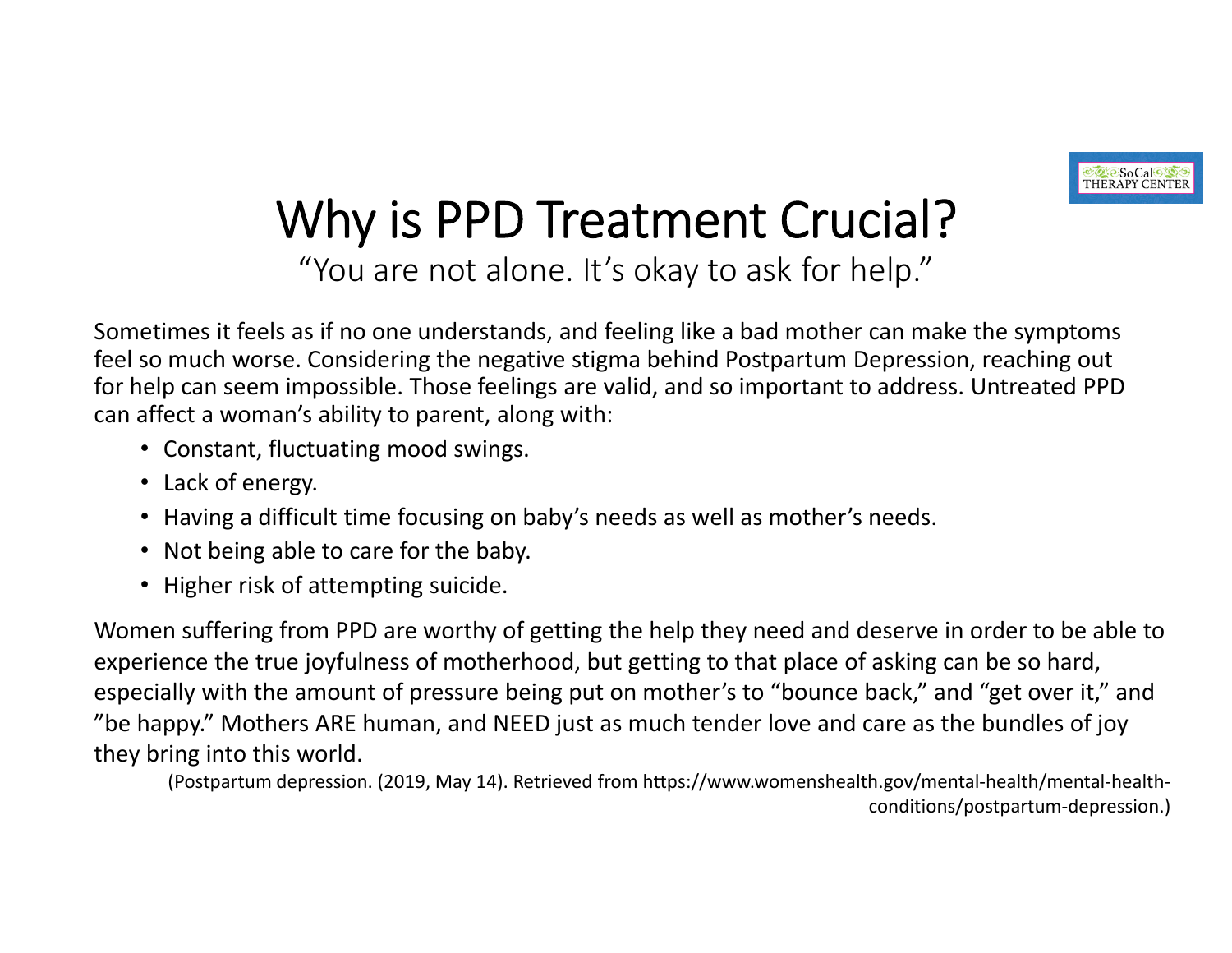

# Some Helpful Resources For Mama Bears

If you want to find out more about Postpartum Depression, and obtain some helpful resources:

• Postpartum Support International  $1-800$  - 944 - 4PPD (1 - 800 - 944 - 4773)

There is <sup>a</sup> lot of wonderfully educational literature to help guide you through your healing. Some of my favorites are listed below:

- **"You Can Heal Your Life" by Louise L. Hay (1984)**
- **"This Isn't What <sup>I</sup> Expected: Overcoming Postpartum Depression" by Karen Kleiman and Valerie DavisRaskin MD (2013)**
- **"Happy Pants: Why Is Mummy So Sad" by Heather Gallagher (2014)**
- •**Dropping The Baby, and Other Scary Thoughts: Breaking The Cycle of Unwanted Thoughts in by Karen Kleiman and Amy Wenzel (2010)**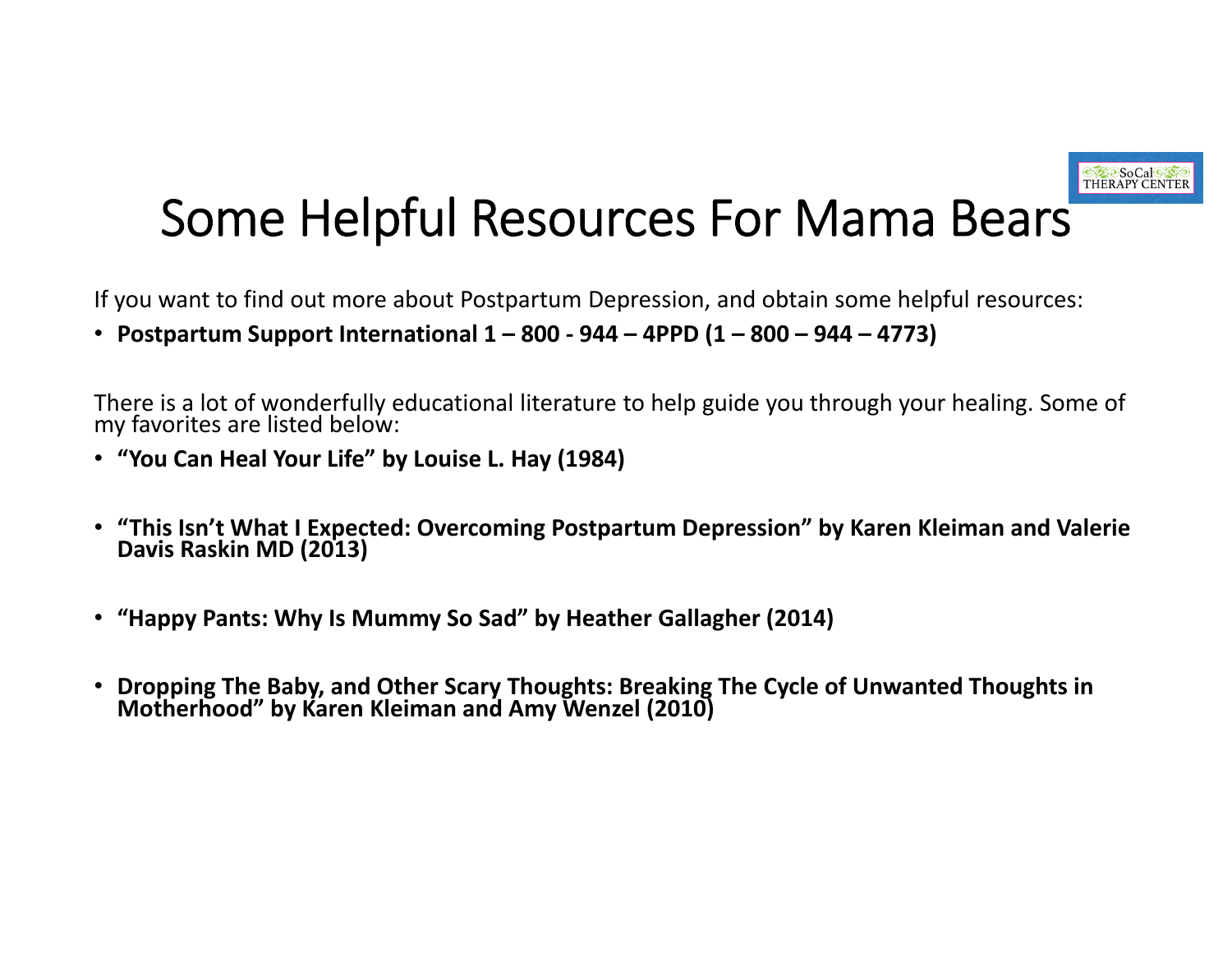

# "It Takes <sup>a</sup> Mama Bear"A Postpartum Depression Support Group

"The female bear is <sup>a</sup> symbol of stealth and <sup>a</sup> powerful warrior. A mix of strength and tenderness. She is the bringer of balance, and nurturer of her environment. Her message is to seek and establish harmony and balance in all she does."

 $\triangle$  A huge part of self-care is surrounding yourself with nurturing, compassionate, and empowering people who not only empathize with you, but understand where you are and support your growth.

Join me and other Mama Bears from all walks of life in creating that safe space where we can awaken our inner motherly goddess, and create that balance of strength and tenderness.

 For more information about this group, please feel free to contact me. Let's lift the stigma veil of PPD together!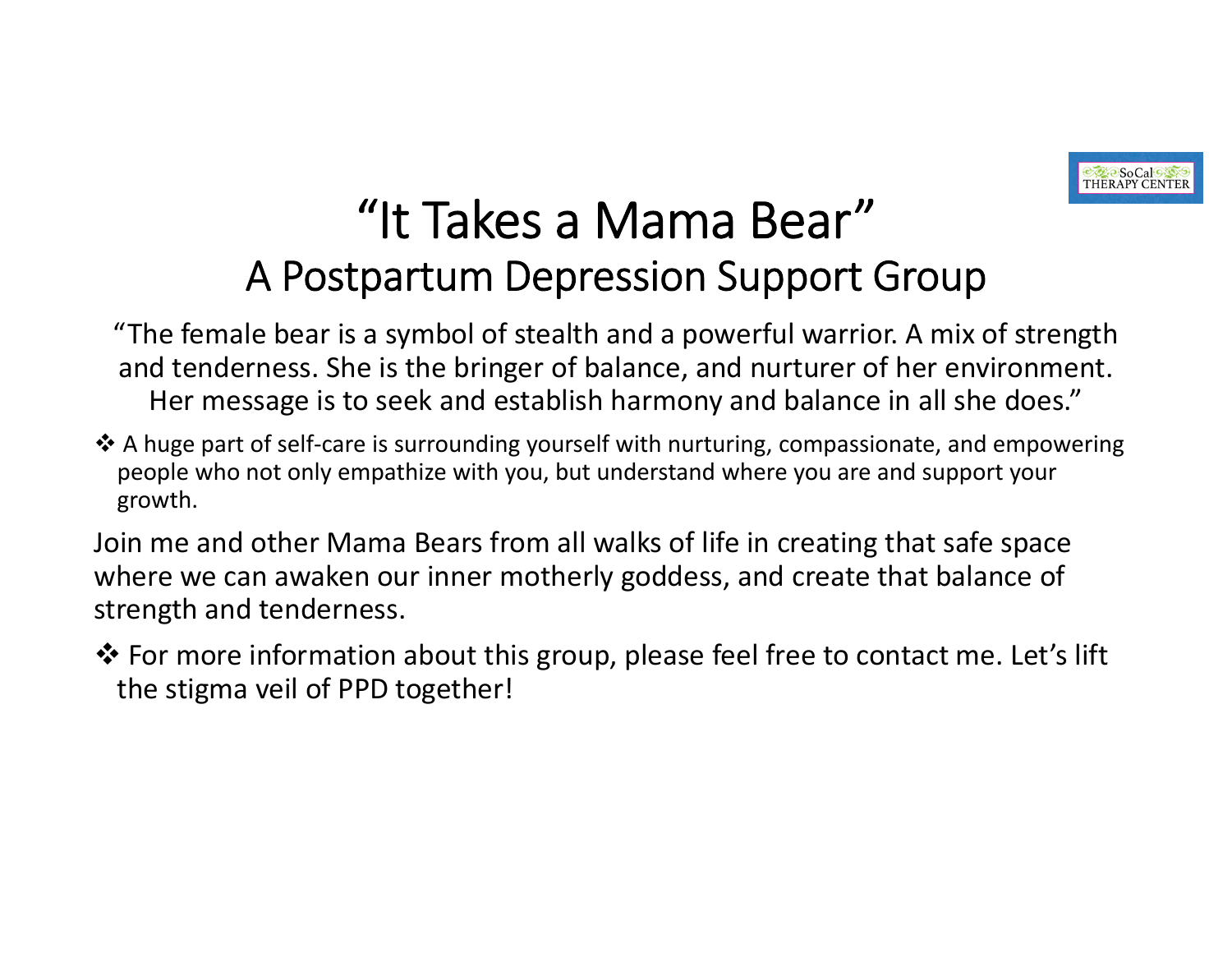

### Need More Guidance?"How To Break The Postpartum Cycle"

### **You are not to blame. You are not alone. You will conquer this.**

Being in such <sup>a</sup> vulnerable state, it doesn't take much to feel like your world is caving in, and help is intangible. **Close your eyes. Deep breaths. You can do this.**

#### **Here's How:**

- Seek support from caring family and friends (remember that friends are the family you choose).
- Accept that you are experiencing <sup>a</sup> postpartum syndrome so that you can process it through positive affirmations:
	- $\tilde{\phantom{a}}$  "It is not my fault."
	- ~ "I will not always feel this way."
	- ~ "I will choose to participate in my treatment, and help myself improve."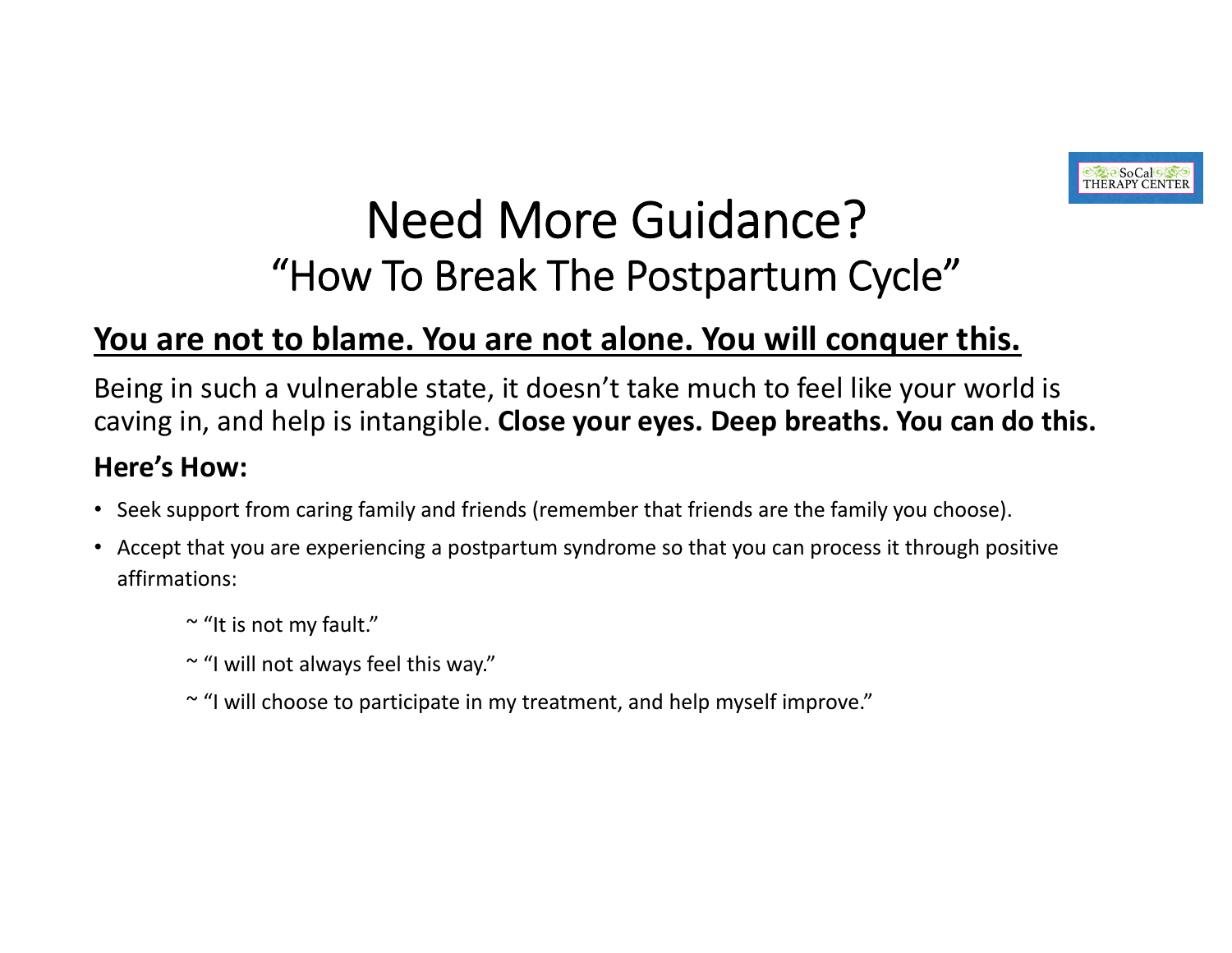

### "It's only a thought, and a thought can be changed." ~ Louise L. Hay

### **Curb That Inner Critic**

All of us would love to part with our inner critic, aka the inner bitch. She is brutal. Constantly hurling indictments, and wearing us out. That negative voice that triggers self‐loathing, and seeks only to undermine our most authentic self. So how do you tell that inner bitch to take a back seat, and stop throwing you off your mommy groove?

#### **Here's How:**

- Increase awareness of negative thinking, that can cause changes in mood, that can trigger negative responses, and escalate symptoms. Shining light on the inner critic weakens it.
- Instead of asking yourself **"what if"** tell yourself **"what is."** How?
	- Invest in a journal, and start writing your thoughts down.
	- Challenge those thoughts. The Judge and Jury (inner critic) doesn't like to be challenged. Ask yourself "Do I really believe this?" or is it something else? Are you just tired? Stressed? Hungry? Who's voice is really playing in your head?

#### **And, remember that you are worthy of your feelings.**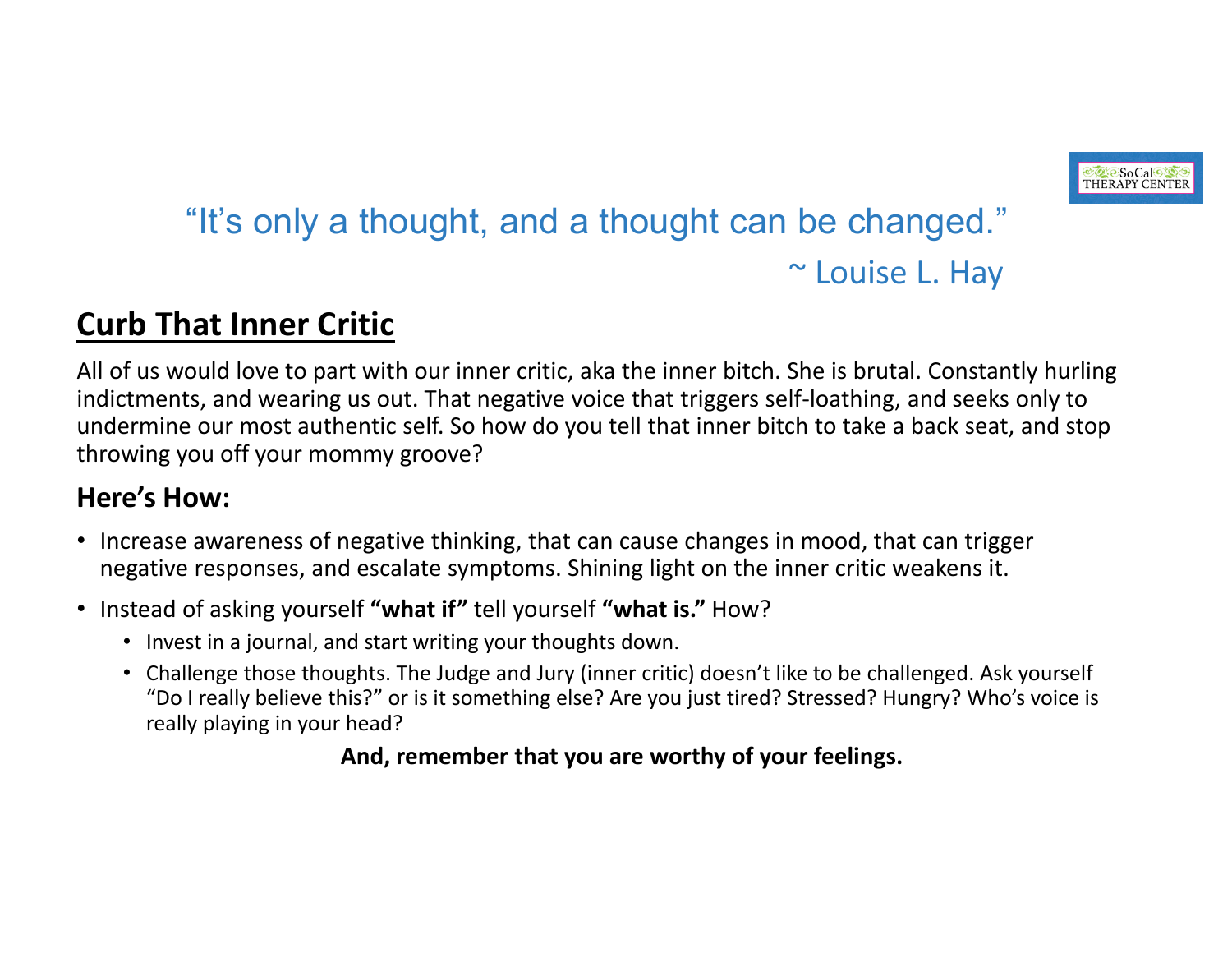

### "Wellness is the natural state of my body." ~ Louise L. Hay

### **Define Your Nonnegotiable Needs**

Yes you are a mother now, but you're still YOU. Give yourself permission to do some self-care.<br>Remember that self-care can wear a lot of hats, and doesn't have to break the bank.

#### **Here's How:**

- Take a bath
- •Do some relaxation techniques (ie. meditation, deep breathing)
- Exercise
- Listen to some music
- Read
- Take a nap! (Everyone will tell you "make sure to sleep when baby sleeps," but let's face it, does •<br>that actually happen? Rarely. Don't stress yourself out, you have enough of that. Sleep when yo that actually happen? Rarely. Don't stress yourself out, you have enough of that. Sleep when you can because every little bit counts).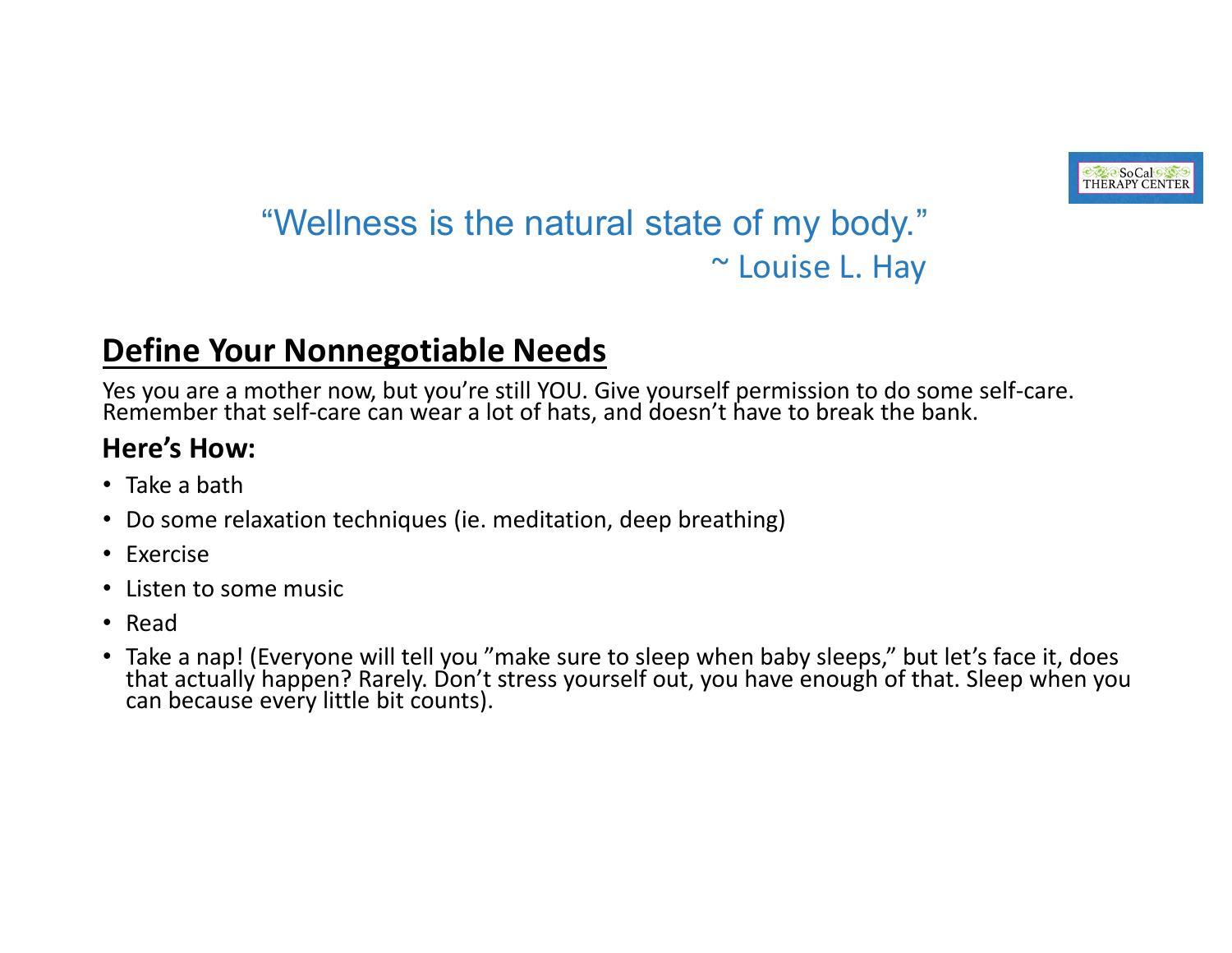### "Today I listen to my feelings, and I am gentle with myself. I know that all of my feelings are my friends." ~ Louise L. Hay

### **Deal With Those Difficult Feelings**

It isn't easy to face the truth, and that's okay to admit to yourself. Some days are harder than others, but it's all about perspective. Think about it this way, the sooner you let go, the sooner you release yourself from those limiting beliefs and emotions that no longer serve you.

#### **Here's How:**

Repeat after me, "Today, I am letting go of.."

- Feelings of loss for the perfect pregnancy.
- Feelings of guilt
- Feeling of failure
- Feelings of loss for the perfect mother-baby experience
- •Romanticizing childbirth and new motherhood
- Feelings of low self‐esteem
- Feelings of fear.